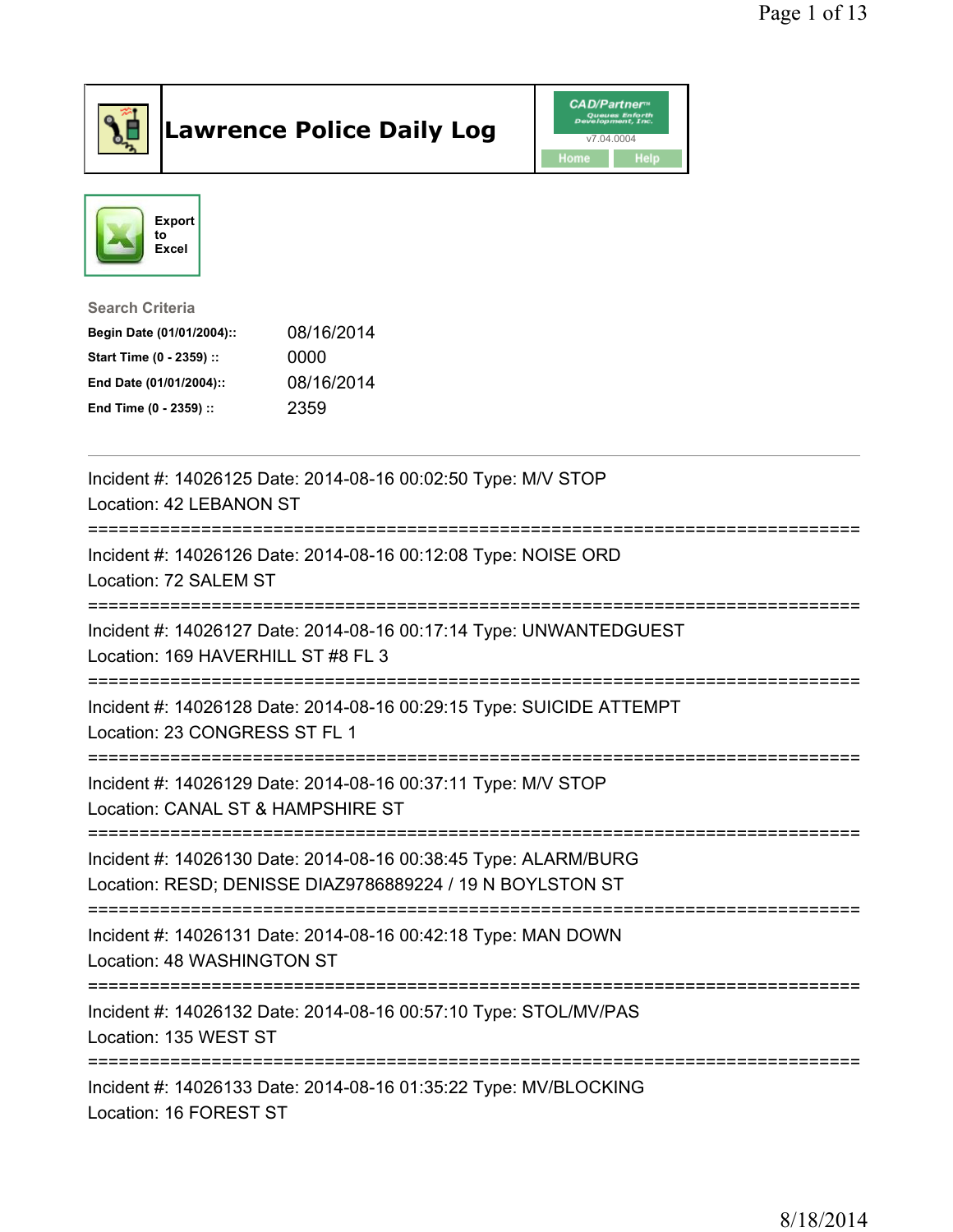| Incident #: 14026134 Date: 2014-08-16 01:40:38 Type: SHOTS FIRED<br>Location: 68 HAMPSHIRE ST                                            |
|------------------------------------------------------------------------------------------------------------------------------------------|
| Incident #: 14026135 Date: 2014-08-16 01:42:41 Type: LOUD NOISE<br>Location: 10 HAVERHILL ST<br>====================                     |
| Incident #: 14026136 Date: 2014-08-16 02:05:54 Type: DISORDERLY<br>Location: RIO BAR AND GRILL / 9 APPLETON ST                           |
| Incident #: 14026137 Date: 2014-08-16 02:12:34 Type: NOISE ORD<br>Location: 23 SPRINGFIELD ST FL 3<br>======================             |
| Incident #: 14026139 Date: 2014-08-16 02:12:52 Type: M/V STOP<br>Location: SAM'S FOOD STORE / 389 BROADWAY                               |
| Incident #: 14026138 Date: 2014-08-16 02:12:59 Type: NOISE ORD<br>Location: 9 SAXONIA AV FL 1<br>====================================    |
| Incident #: 14026140 Date: 2014-08-16 02:17:36 Type: M/V STOP<br>Location: METHUEN ST & UNION ST<br>==================================== |
| Incident #: 14026141 Date: 2014-08-16 02:24:54 Type: DISORDERLY<br>Location: 2 MUSEUM SQ                                                 |
| Incident #: 14026142 Date: 2014-08-16 02:26:44 Type: DISTURBANCE<br>Location: SAM'S FOOD STORE / 389 BROADWAY                            |
| Incident #: 14026143 Date: 2014-08-16 02:39:03 Type: M/V STOP<br>Location: COMMON ST & FRANKLIN ST                                       |
| Incident #: 14026144 Date: 2014-08-16 02:44:50 Type: M/V STOP<br>Location: LEBANON ST & WHITE ST                                         |
| Incident #: 14026145 Date: 2014-08-16 02:47:20 Type: M/V STOP<br>Location: RTE 114 & CHICKERING RD                                       |
| Incident #: 14026146 Date: 2014-08-16 02:50:29 Type: M/V STOP<br>Location: 201 BROADWAY                                                  |
| Incident #: 14026147 Date: 2014-08-16 02:51:40 Type: UNKNOWN PROB                                                                        |

Location: 10 HAVERHILL CT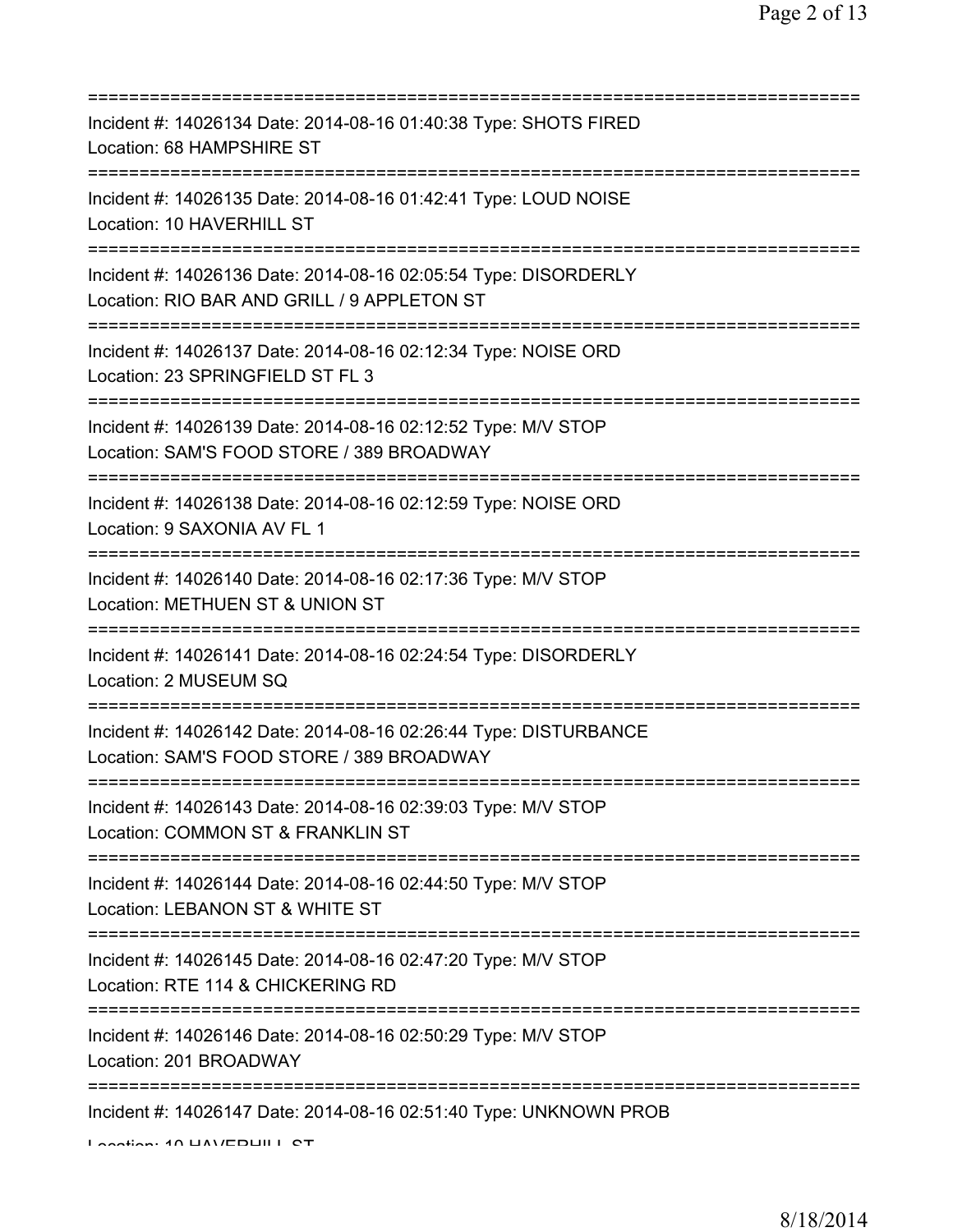| Incident #: 14026148 Date: 2014-08-16 02:57:03 Type: M/V STOP<br>Location: GRAFTON ST & WINTHROP AV<br>=============================== |
|----------------------------------------------------------------------------------------------------------------------------------------|
| Incident #: 14026149 Date: 2014-08-16 02:58:05 Type: MAN DOWN<br>Location: BRADFORD ST & BROADWAY                                      |
| Incident #: 14026150 Date: 2014-08-16 03:06:32 Type: NOISE ORD<br>Location: 606 HOWARD ST<br>====================================      |
| Incident #: 14026151 Date: 2014-08-16 03:07:41 Type: DISORDERLY<br>Location: FERN ST & LAWRENCE ST<br>=====================            |
| Incident #: 14026152 Date: 2014-08-16 03:08:12 Type: NOISE ORD<br>Location: 29 ORCHARD ST FL 1                                         |
| Incident #: 14026153 Date: 2014-08-16 03:32:15 Type: M/V STOP<br>Location: HESS / BROADWAY & PARK                                      |
| Incident #: 14026154 Date: 2014-08-16 03:51:45 Type: UNWANTEDGUEST<br>Location: 12 TENNEY ST #A                                        |
| Incident #: 14026155 Date: 2014-08-16 04:01:31 Type: HIT & RUN M/V<br>Location: MAY ST & MANCHESTER                                    |
| Incident #: 14026156 Date: 2014-08-16 04:14:31 Type: NOISE ORD<br>Location: 7 MYRTLE ST                                                |
| Incident #: 14026157 Date: 2014-08-16 04:15:57 Type: SUS PERS/MV<br>Location: 55 SPRINGFIELD ST FL 2                                   |
| Incident #: 14026158 Date: 2014-08-16 04:37:40 Type: ASSSIT AMBULANC<br>Location: 141 EASTON ST                                        |
| ======================================<br>Incident #: 14026159 Date: 2014-08-16 05:04:46 Type: DISTURBANCE<br>Location: 68 E DALTON ST |
| Incident #: 14026160 Date: 2014-08-16 05:07:39 Type: ALARMS<br>Location: PARTHUM SCHOOL / 255 E HAVERHILL ST                           |
| Incident #: 14026161 Date: 2014-08-16 05:11:46 Type: ALARMS                                                                            |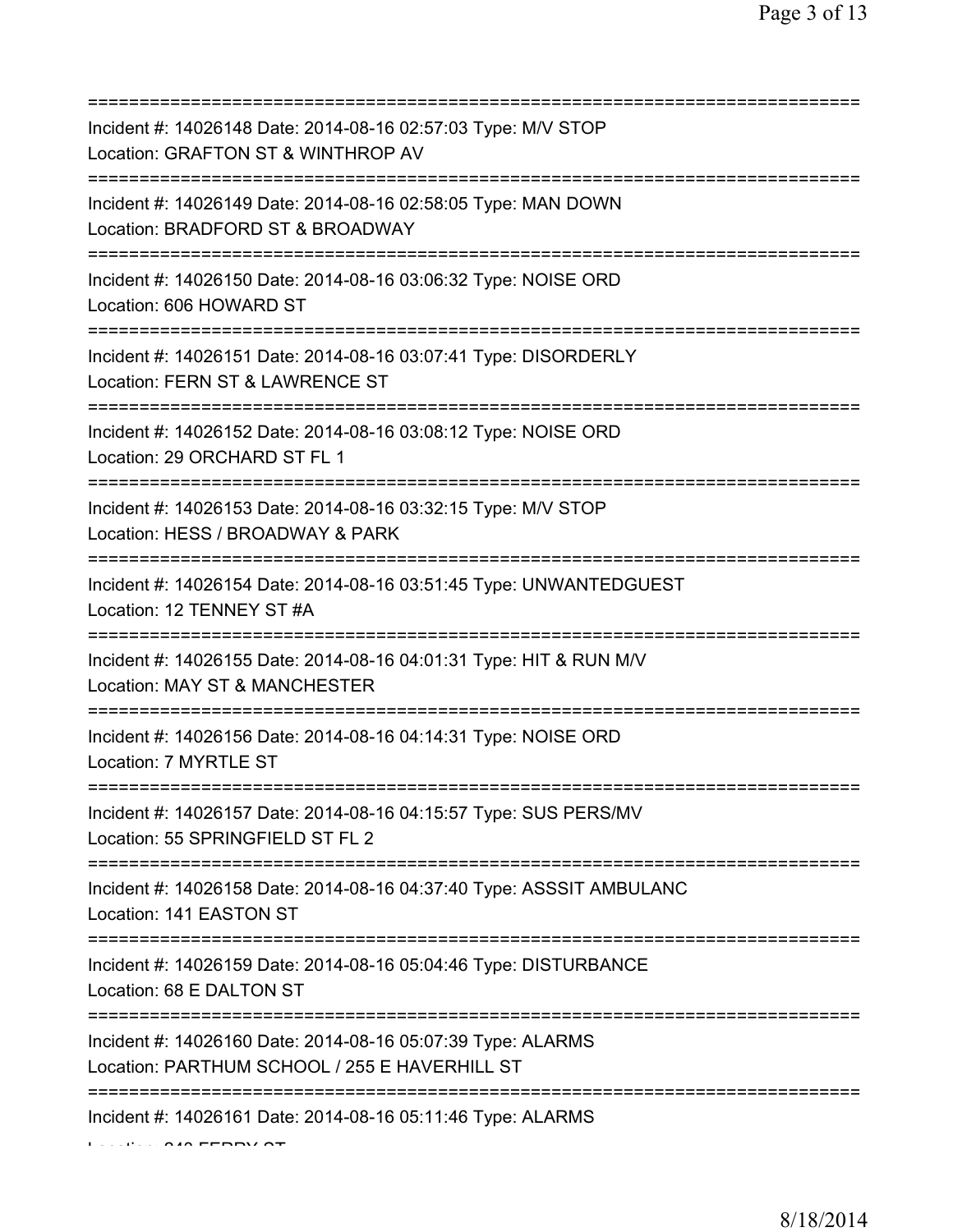| Incident #: 14026162 Date: 2014-08-16 05:14:25 Type: DISTURBANCE<br>Location: 10 HAVERHILL ST                                          |
|----------------------------------------------------------------------------------------------------------------------------------------|
| Incident #: 14026163 Date: 2014-08-16 05:22:26 Type: SUS PERS/MV<br>Location: 210 MERRIMACK ST                                         |
| Incident #: 14026164 Date: 2014-08-16 05:31:12 Type: SUICIDE ATTEMPT<br>Location: 18 WINTHROP AV #1A<br>======================         |
| Incident #: 14026165 Date: 2014-08-16 05:32:11 Type: SPECIAL CHECK<br>Location: 60 KENDALL ST<br>===================================== |
| Incident #: 14026166 Date: 2014-08-16 06:36:01 Type: UNWANTEDGUEST<br>Location: 18 WINTHROP AV #1A<br>================================ |
| Incident #: 14026167 Date: 2014-08-16 07:24:05 Type: DETAIL<br>Location: FULTON ST & HAVERHILL ST<br>:==================               |
| Incident #: 14026168 Date: 2014-08-16 07:26:24 Type: DETAIL<br>Location: S UNION ST & SALEM ST                                         |
| Incident #: 14026169 Date: 2014-08-16 07:34:19 Type: TRESPASSING<br>Location: COR UNUM MEAL CENTER / 191 SALEM ST                      |
| Incident #: 14026170 Date: 2014-08-16 07:41:40 Type: UNWANTEDGUEST<br>Location: 169 HAVERHILL ST #19                                   |
| Incident #: 14026171 Date: 2014-08-16 08:01:09 Type: DETAIL<br>Location: TD BANKNORTH MA / 305 S BROADWAY                              |
| Incident #: 14026172 Date: 2014-08-16 08:07:39 Type: DISTURBANCE<br>Location: 59 HOLLY ST                                              |
| Incident #: 14026173 Date: 2014-08-16 08:20:09 Type: M/V STOP<br>Location: BROADWAY & GREEN ST                                         |
| Incident #: 14026174 Date: 2014-08-16 08:53:48 Type: ALARMS<br>Location: 26 LEEDS TER                                                  |
| Incident #: 14026175 Date: 2014-08-16 08:55:08 Type: MAL DAMAGE                                                                        |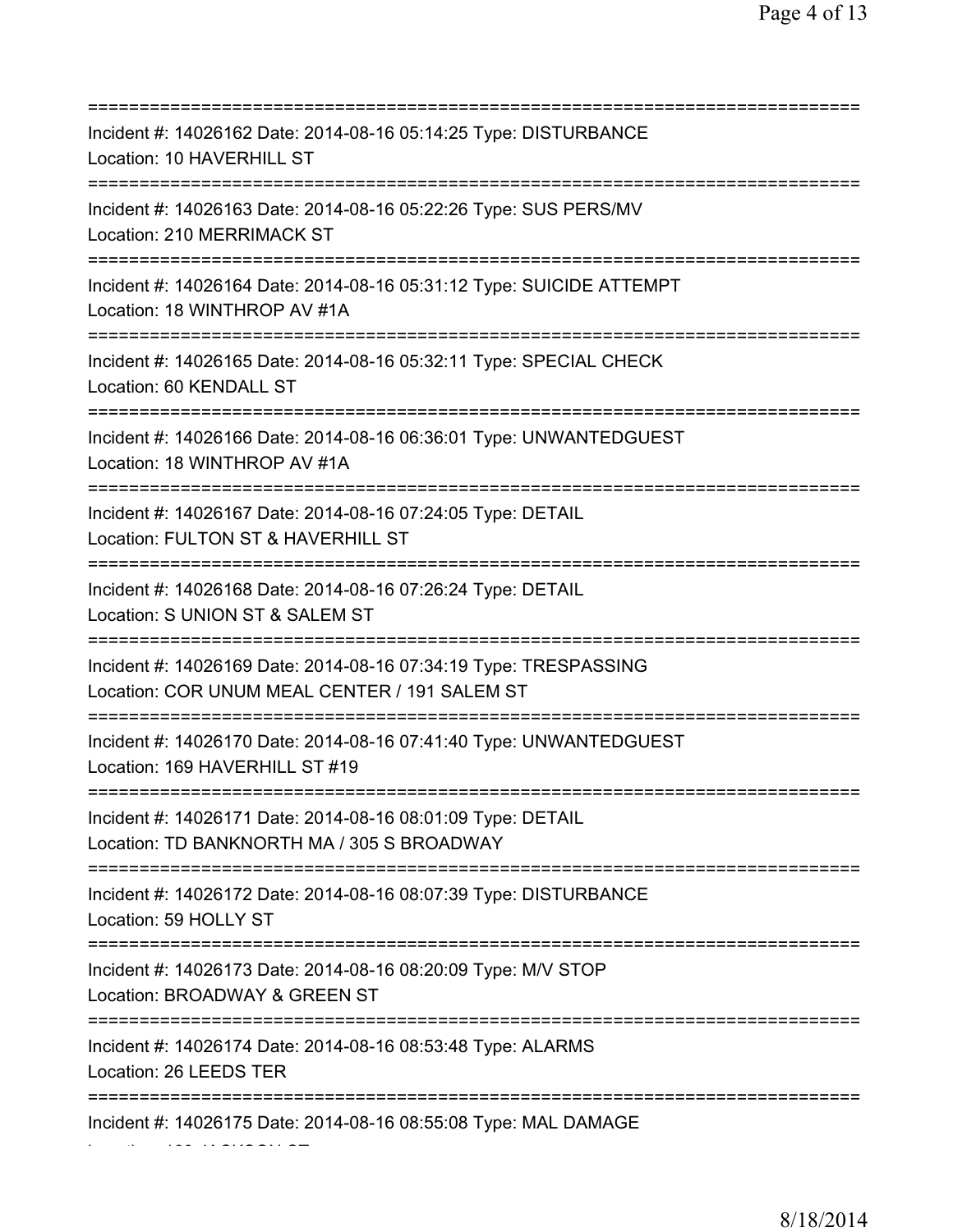| Incident #: 14026176 Date: 2014-08-16 09:30:07 Type: ALARMS<br>Location: BEACON BOYS & GIRLS CLUB / 71 DUCKETT AV                            |
|----------------------------------------------------------------------------------------------------------------------------------------------|
| Incident #: 14026177 Date: 2014-08-16 09:44:12 Type: SUS PERS/MV<br>Location: 212 BRUCE ST                                                   |
| Incident #: 14026178 Date: 2014-08-16 09:53:53 Type: EVIDENCE TRAN<br>Location: 113 LOWELL ST                                                |
| Incident #: 14026179 Date: 2014-08-16 10:03:44 Type: LIC PLATE STO<br>Location: 7 THORNDIKE ST<br>=====================================      |
| Incident #: 14026180 Date: 2014-08-16 10:21:18 Type: ANIMAL COMPL<br>Location: 383 HAVERHILL ST<br>====================================      |
| Incident #: 14026181 Date: 2014-08-16 10:49:33 Type: SUS PERS/MV<br>Location: 351 BROADWAY<br>================================               |
| Incident #: 14026182 Date: 2014-08-16 10:52:36 Type: DISTURBANCE<br>Location: DIAMOND SPRINGS APARTMENTS / 1 BEACON AV<br>:================= |
| Incident #: 14026183 Date: 2014-08-16 10:56:17 Type: LARCENY/MV/ATTE<br>Location: BUCKLEY GARAGE / null                                      |
| Incident #: 14026184 Date: 2014-08-16 10:56:47 Type: MAL DAMAGE<br>Location: 62 HAMPSHIRE ST                                                 |
| Incident #: 14026185 Date: 2014-08-16 11:01:22 Type: UNWANTEDGUEST<br>Location: 24 MILTON ST FL 2<br>=====================================   |
| Incident #: 14026186 Date: 2014-08-16 11:06:13 Type: SUS PERS/MV<br>Location: BROADWAY & CEDAR ST                                            |
| Incident #: 14026187 Date: 2014-08-16 11:07:25 Type: 209A/SERVE<br>Location: 37 WILMOT ST                                                    |
| Incident #: 14026188 Date: 2014-08-16 11:23:17 Type: B&E/PAST<br>Location: 314 E. HAVERHILL ST                                               |
| Incident #: 14026189 Date: 2014-08-16 11:30:06 Type: FIGHT                                                                                   |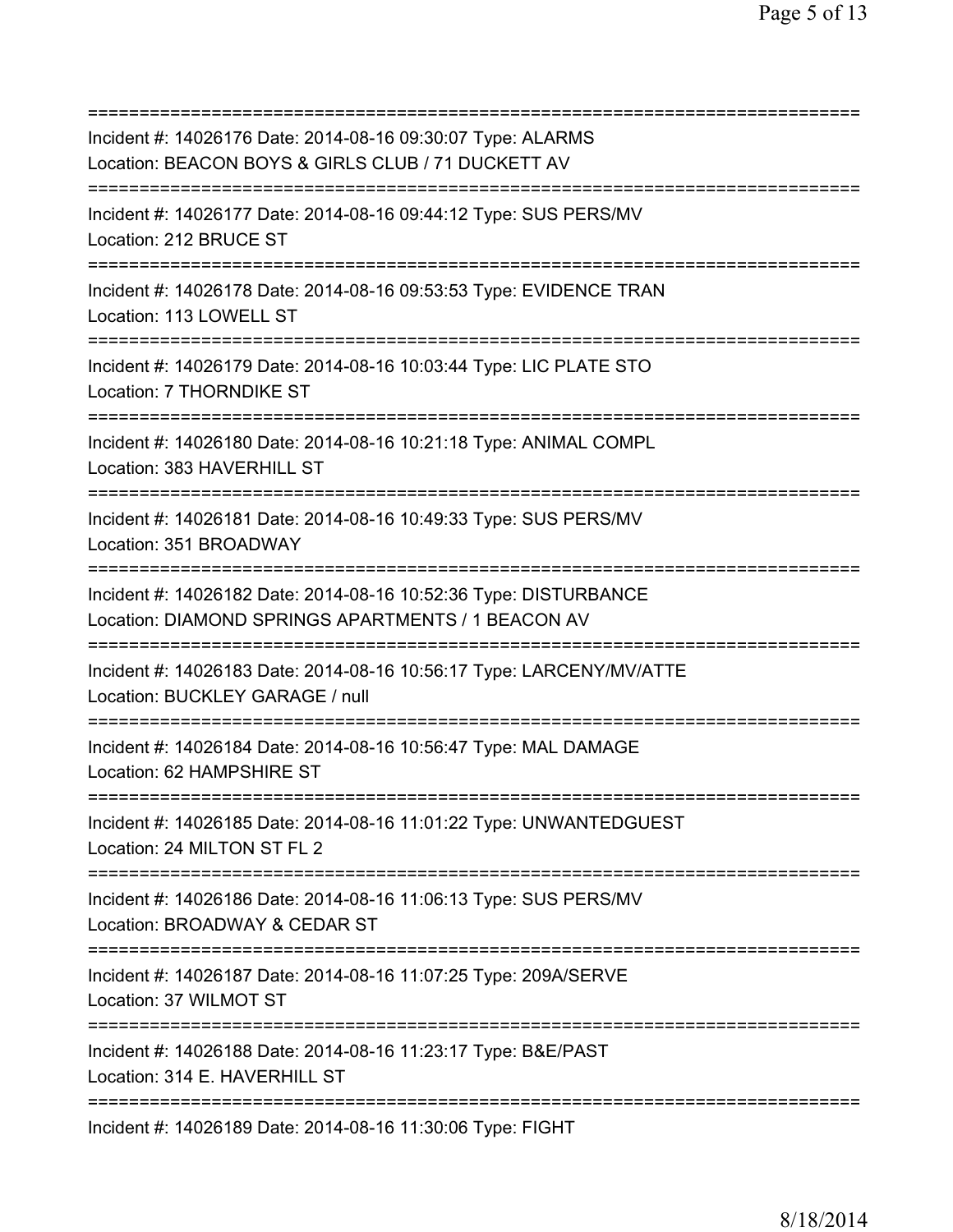=========================================================================== Incident #: 14026190 Date: 2014-08-16 12:13:30 Type: GEN OFFENCES Location: 9 APPLETON ST =========================================================================== Incident #: 14026191 Date: 2014-08-16 12:29:26 Type: ALARM OF FIRE Location: 129 GARDEN ST =========================================================================== Incident #: 14026192 Date: 2014-08-16 13:41:25 Type: M/V STOP Location: MARKET ST & S UNION ST =========================================================================== Incident #: 14026193 Date: 2014-08-16 13:45:11 Type: LOUD NOISE Location: 68 MILTON ST =========================================================================== Incident #: 14026194 Date: 2014-08-16 13:48:01 Type: SUS PERS/MV Location: DAISY ST & HOLLY ST =========================================================================== Incident #: 14026195 Date: 2014-08-16 13:53:54 Type: MAL DAMAGE Location: 82 BERNARD AV =========================================================================== Incident #: 14026196 Date: 2014-08-16 14:10:46 Type: SUS PERS/MV Location: NORTH COMMON / null =========================================================================== Incident #: 14026197 Date: 2014-08-16 14:12:57 Type: LARCENY/PAST Location: 17 RESERVOIR TER =========================================================================== Incident #: 14026199 Date: 2014-08-16 14:22:21 Type: LOUD NOISE Location: 18-20 PHILLIPS ST =========================================================================== Incident #: 14026198 Date: 2014-08-16 14:23:03 Type: SUS PERS/MV Location: PEMBERTON PARK / null =========================================================================== Incident #: 14026200 Date: 2014-08-16 14:24:29 Type: DISTURBANCE Location: 28 BAILEY ST FL 3 =========================================================================== Incident #: 14026201 Date: 2014-08-16 14:34:36 Type: ALARM/BURG Location: SANON RESD / 310 HIGH ST =========================================================================== Incident #: 14026202 Date: 2014-08-16 14:56:33 Type: CK WELL BEING Location: 136 SANBORN ST =========================================================================== Incident #: 14026203 Date: 2014-08-16 15:02:47 Type: ANIMAL COMPL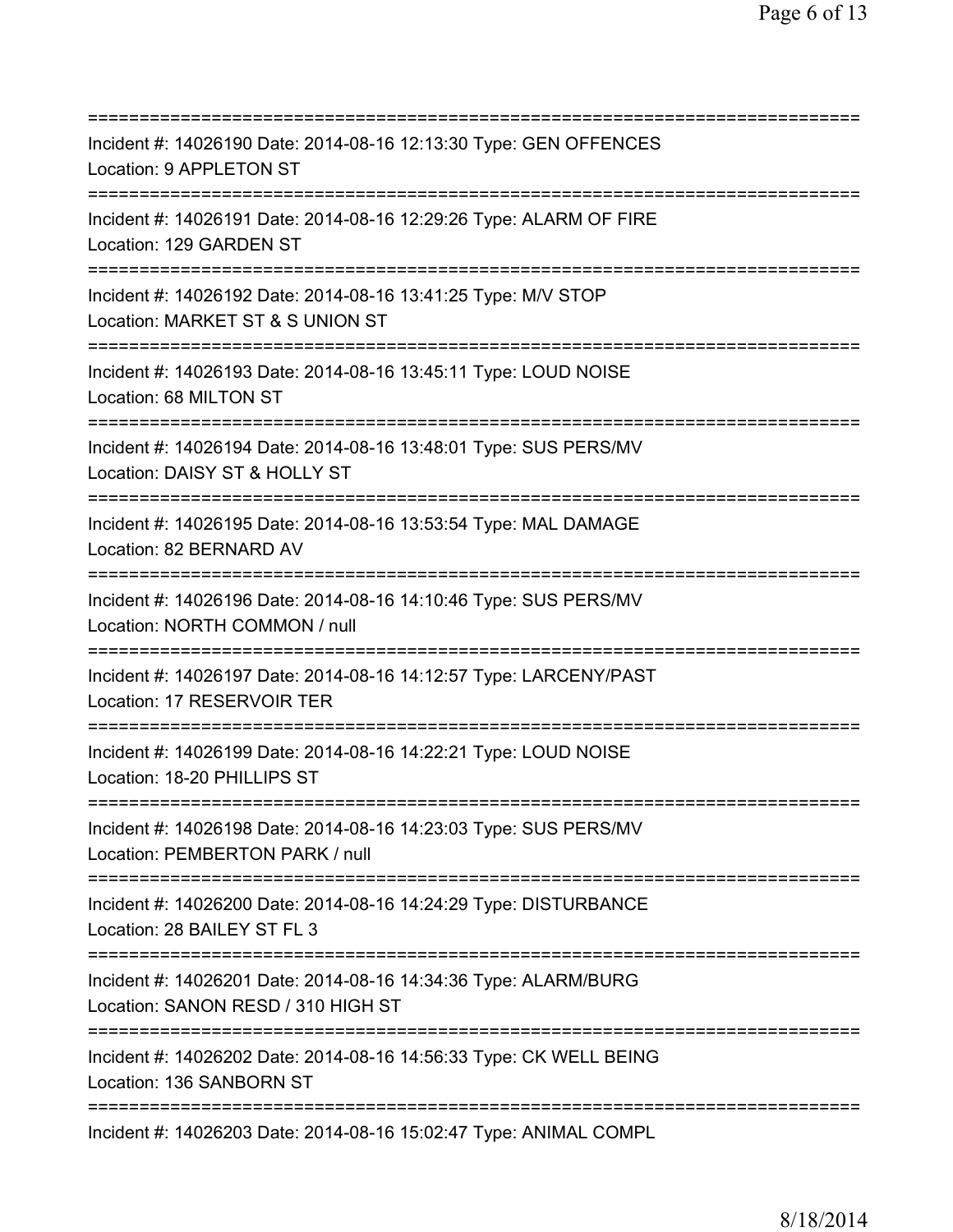| Location: 13 W DALTON ST                                                                                                          |
|-----------------------------------------------------------------------------------------------------------------------------------|
| Incident #: 14026204 Date: 2014-08-16 15:13:43 Type: 911 HANG UP<br>Location: 72 TREMONT ST FL 2                                  |
| Incident #: 14026205 Date: 2014-08-16 15:19:34 Type: ALARMS<br>Location: 300 ESSEX ST<br>;====================================    |
| Incident #: 14026206 Date: 2014-08-16 15:26:02 Type: DISTURBANCE<br>Location: 28 BAILEY ST                                        |
| Incident #: 14026207 Date: 2014-08-16 15:28:39 Type: PARK & WALK<br>Location: ESSEX ST<br>-------------                           |
| Incident #: 14026208 Date: 2014-08-16 15:30:43 Type: KEEP PEACE<br>Location: 301 HOWARD ST                                        |
| Incident #: 14026209 Date: 2014-08-16 15:54:39 Type: DISORDERLY<br><b>Location: MANN ST</b>                                       |
| Incident #: 14026210 Date: 2014-08-16 15:57:21 Type: PARK & WALK<br>Location: BRADFORD ST & BROADWAY                              |
| Incident #: 14026211 Date: 2014-08-16 16:02:32 Type: MEDIC SUPPORT<br>Location: 584 HAVERHILL ST                                  |
| Incident #: 14026212 Date: 2014-08-16 16:04:20 Type: MAN DOWN<br>Location: 2 E DALTON ST<br>------------------------------------- |
| Incident #: 14026213 Date: 2014-08-16 16:10:24 Type: AUTO ACC/NO PI<br>Location: HAFFNERS GAS STATION / 469 HAVERHILL ST          |
| Incident #: 14026214 Date: 2014-08-16 16:15:18 Type: AUTO ACC/NO PI<br>Location: HAFFNERS GAS STATION / 469 HAVERHILL ST          |
| Incident #: 14026215 Date: 2014-08-16 16:28:40 Type: ALARMS<br>Location: 599 CANAL ST                                             |
| Incident #: 14026216 Date: 2014-08-16 16:40:39 Type: M/V STOP<br>Location: 18 PHILLIPS                                            |
| Incident #: 11006017 Deta: 0011 00 16 16:45:00 Tune: MALCTOD                                                                      |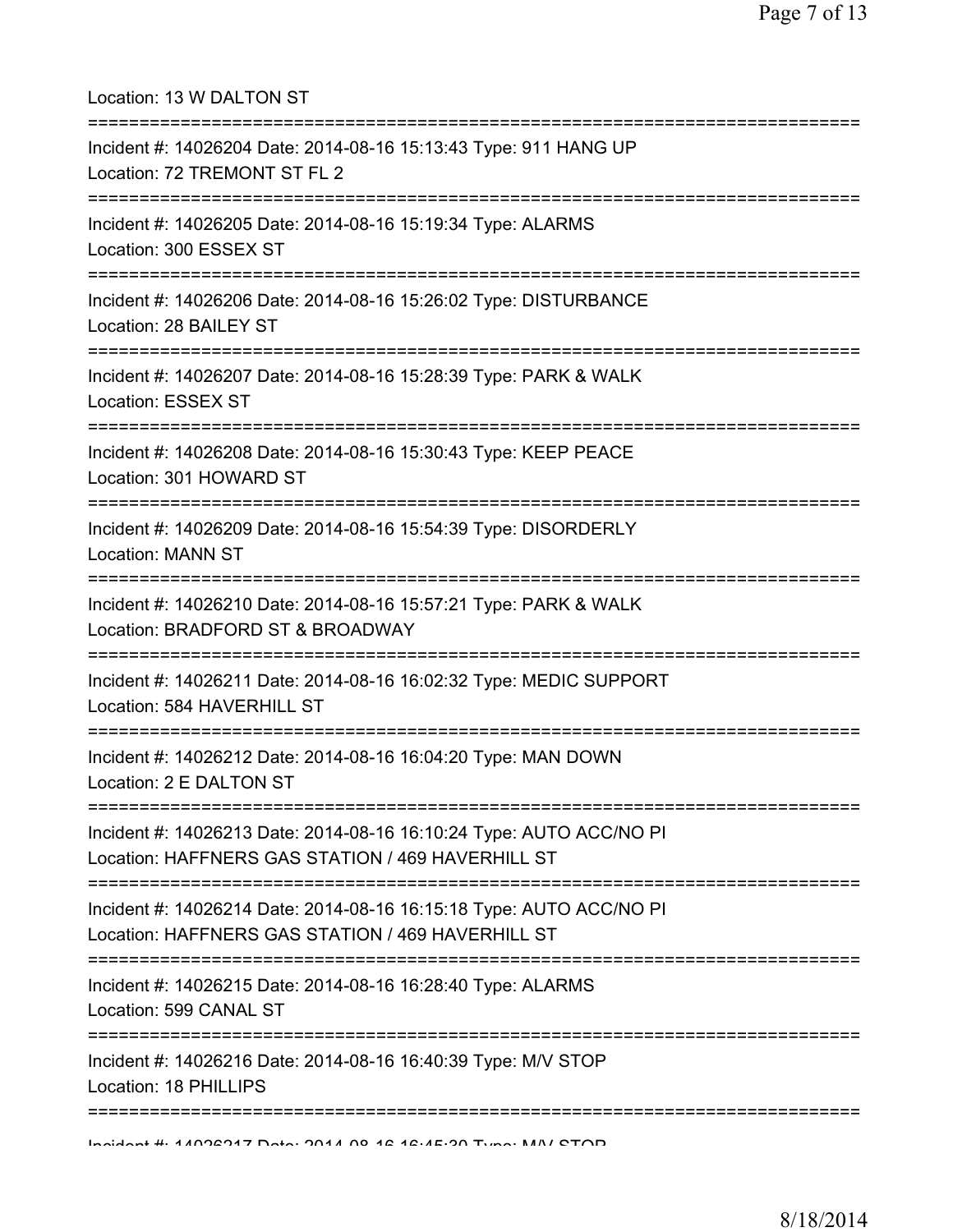Location: 50 PROSPECT ST

| Incident #: 14026218 Date: 2014-08-16 16:46:12 Type: M/V STOP<br>Location: BROADWAY & LOWELL ST      |
|------------------------------------------------------------------------------------------------------|
| Incident #: 14026219 Date: 2014-08-16 16:56:43 Type: ALARM OF FIRE<br>Location: 377 HOWARD ST        |
| Incident #: 14026220 Date: 2014-08-16 17:09:09 Type: B&E/PAST<br>Location: 42 WHITMAN ST FL 1ST      |
| Incident #: 14026221 Date: 2014-08-16 17:30:33 Type: NOISE ORD<br>Location: 138 OXFORD ST            |
| Incident #: 14026222 Date: 2014-08-16 17:35:47 Type: INVEST CONT<br>Location: 344 HAMPSHIRE ST       |
| Incident #: 14026223 Date: 2014-08-16 17:41:56 Type: E911 HANGUP<br>Location: 26 HILLSIDE AV #APT1   |
| Incident #: 14026224 Date: 2014-08-16 17:52:54 Type: MV/BLOCKING<br>Location: 240 SALEM ST           |
| Incident #: 14026225 Date: 2014-08-16 17:53:50 Type: SHOPLIFTING<br>Location: 73 WINTHROP AV         |
| Incident #: 14026226 Date: 2014-08-16 18:09:30 Type: HIT & RUN M/V<br>Location: 7 MASON ST           |
| Incident #: 14026227 Date: 2014-08-16 18:14:24 Type: A&B PROG<br>Location: 169 HAVERHILL ST #19      |
| Incident #: 14026228 Date: 2014-08-16 18:19:47 Type: NOISE ORD<br>Location: 104 GREENWOOD ST         |
| Incident #: 14026230 Date: 2014-08-16 18:23:56 Type: MISSING PERS<br>Location: 188 ARLINGTON ST      |
| Incident #: 14026229 Date: 2014-08-16 18:24:42 Type: VIO CITY ORD<br>Location: WILLIAM ST & YOUNG AV |
|                                                                                                      |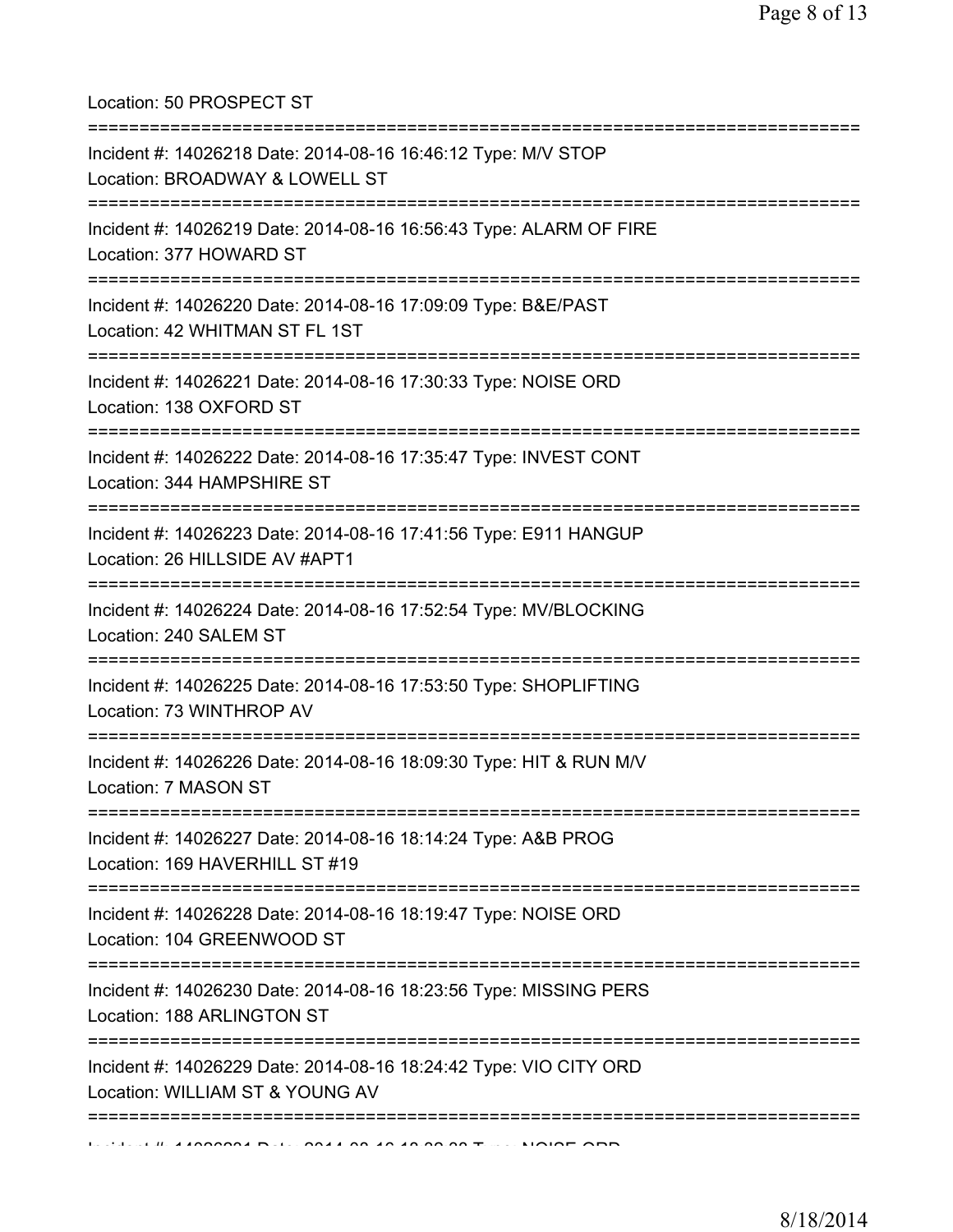Location: 68 MILTON ST =========================================================================== Incident #: 14026232 Date: 2014-08-16 18:48:32 Type: DISTURBANCE Location: 45 AUBURN ST =========================================================================== Incident #: 14026233 Date: 2014-08-16 18:57:33 Type: ANIMAL COMPL Location: BROOKFIELD ST & HAWLEY ST =========================================================================== Incident #: 14026234 Date: 2014-08-16 19:02:30 Type: LARCENY/PAST Location: FREDS AUTO REPAIR / 265 LOWELL ST =========================================================================== Incident #: 14026235 Date: 2014-08-16 19:06:50 Type: ALARM/BURG Location: 334 AMES ST =========================================================================== Incident #: 14026236 Date: 2014-08-16 19:08:16 Type: NOISE ORD Location: LOWELL TER =========================================================================== Incident #: 14026237 Date: 2014-08-16 19:11:07 Type: ALARM/BURG Location: LORENZO BUILDING / 599 CANAL ST =========================================================================== Incident #: 14026238 Date: 2014-08-16 19:18:59 Type: NOISE ORD Location: PLEASANT PL & PLEASANT ST =========================================================================== Incident #: 14026239 Date: 2014-08-16 19:29:45 Type: SUS PERS/MV Location: CUTLER ST & DURSO AV =========================================================================== Incident #: 14026240 Date: 2014-08-16 19:34:19 Type: M/V STOP Location: HIGHGATE ST & RESERVOIR ST =========================================================================== Incident #: 14026241 Date: 2014-08-16 19:34:24 Type: DISTURBANCE Location: 60 SPRINGFIELD ST =========================================================================== Incident #: 14026242 Date: 2014-08-16 19:35:03 Type: CK WELL BEING Location: 68 GROTON ST =========================================================================== Incident #: 14026243 Date: 2014-08-16 19:37:47 Type: ANIMAL COMPL Location: FOSTER ST & SALEM ST =========================================================================== Incident #: 14026244 Date: 2014-08-16 20:07:12 Type: NOISE ORD Location: 100 DORCHESTER ST =========================================================================== Incident #: 14026245 Date: 2014 08 16 20:08:58 Type: ALARMS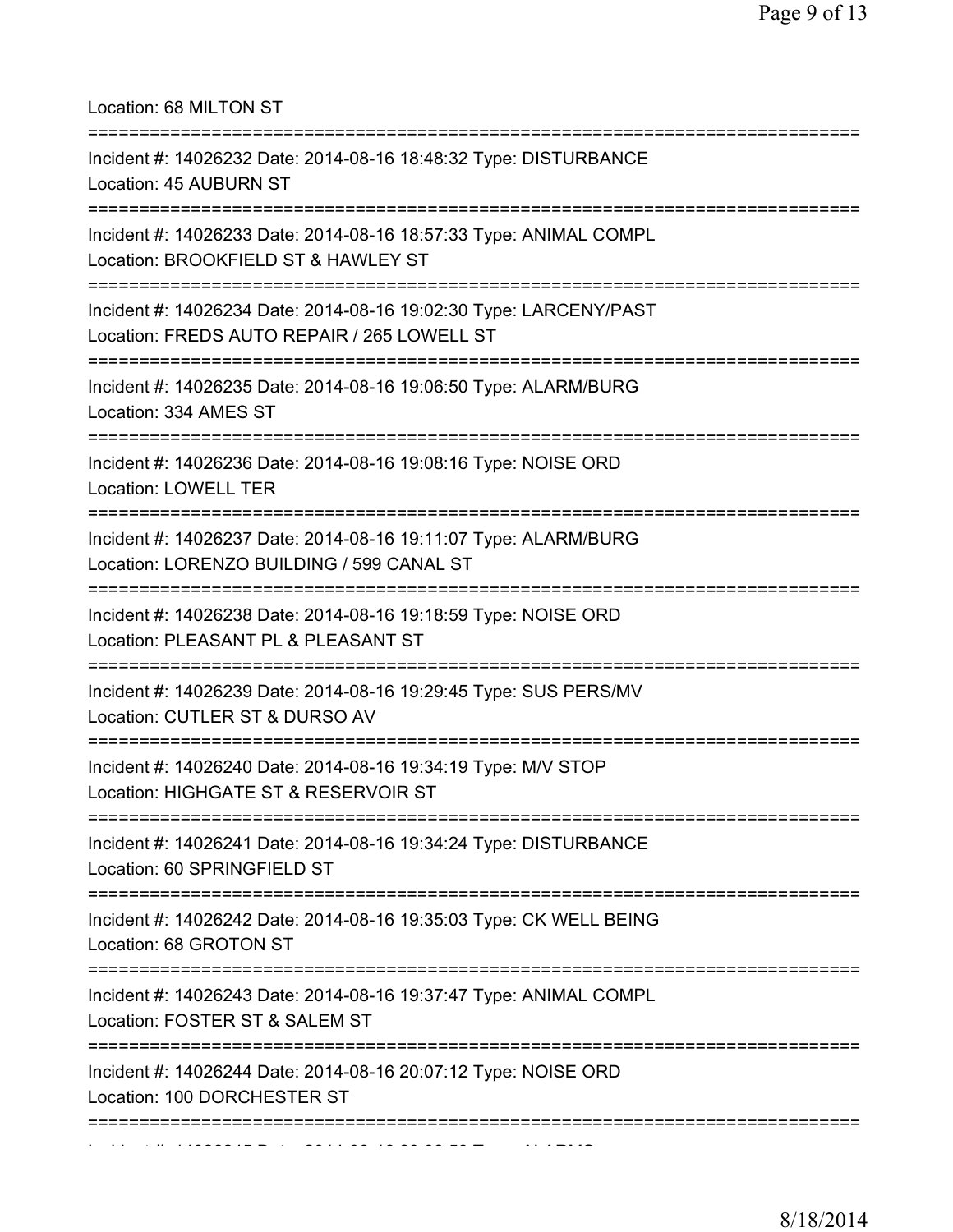Location: 150 ARLINGTON ST =========================================================================== Incident #: 14026246 Date: 2014-08-16 20:14:59 Type: LOUD NOISE Location: 64 FERRY ST =========================================================================== Incident #: 14026247 Date: 2014-08-16 20:15:57 Type: NOISE ORD Location: 11 LOWELL TER =========================================================================== Incident #: 14026248 Date: 2014-08-16 20:16:40 Type: LOUD NOISE Location: 55 HAWLEY ST =========================================================================== Incident #: 14026249 Date: 2014-08-16 20:17:41 Type: ANIMAL COMPL Location: DORCHESTER ST & S UNION ST =========================================================================== Incident #: 14026250 Date: 2014-08-16 20:18:40 Type: LOST PERSON Location: HAFFNERS / null =========================================================================== Incident #: 14026251 Date: 2014-08-16 20:20:14 Type: ANIMAL COMPL Location: 14 WOOD WY =========================================================================== Incident #: 14026252 Date: 2014-08-16 20:21:42 Type: UNKNOWN PROB Location: 22 SPRINGFIELD ST =========================================================================== Incident #: 14026253 Date: 2014-08-16 20:31:27 Type: LOUD NOISE Location: 27 BYRON AV =========================================================================== Incident #: 14026254 Date: 2014-08-16 20:40:11 Type: ALARMS Location: 258 E HAVERHILL ST =========================================================================== Incident #: 14026255 Date: 2014-08-16 20:55:14 Type: M/V STOP Location: 285 HIGH ST =========================================================================== Incident #: 14026257 Date: 2014-08-16 21:06:43 Type: ALARMS Location: 50 S BROADWAY =========================================================================== Incident #: 14026256 Date: 2014-08-16 21:06:44 Type: FIRE WORKS Location: 131 MT VERNON ST =========================================================================== Incident #: 14026258 Date: 2014-08-16 21:10:07 Type: M/V STOP Location: LOWELL & LAWRENCE ===========================================================================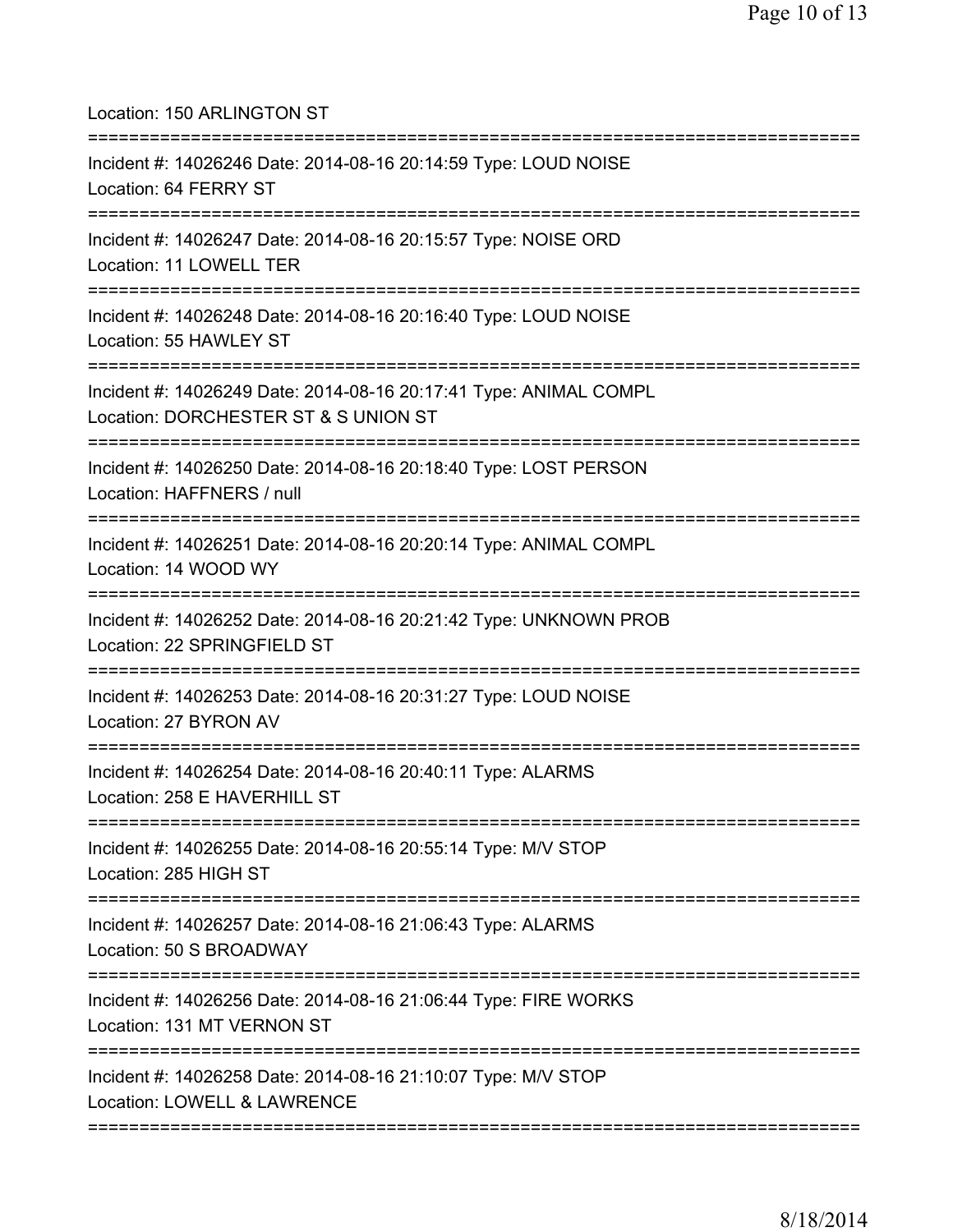Location: 198 HIGH ST

| Incident #: 14026260 Date: 2014-08-16 21:21:26 Type: LOUD NOISE<br>Location: 82 SULLIVAN AV               |
|-----------------------------------------------------------------------------------------------------------|
| Incident #: 14026261 Date: 2014-08-16 21:34:06 Type: LOUD NOISE<br>Location: DORCHESTER ST & PHILLIPS ST  |
| Incident #: 14026262 Date: 2014-08-16 21:41:34 Type: MV/BLOCKING<br>Location: BROADWAY & ESSEX ST         |
| Incident #: 14026263 Date: 2014-08-16 21:43:19 Type: LOUD NOISE<br>Location: 10 BRADFORD PL               |
| Incident #: 14026264 Date: 2014-08-16 21:56:56 Type: B&E/MV/PROG<br>Location: HIGHLAWN AV & PROSPECT ST   |
| Incident #: 14026265 Date: 2014-08-16 21:59:26 Type: DOMESTIC/PROG<br>Location: 282 FARNHAM ST FL 1ST     |
| Incident #: 14026266 Date: 2014-08-16 22:05:12 Type: LOUD NOISE<br>Location: 349 LAWRENCE ST              |
| Incident #: 14026267 Date: 2014-08-16 22:14:06 Type: LOUD NOISE<br>Location: 34 GREENFIELD ST             |
| Incident #: 14026269 Date: 2014-08-16 22:22:50 Type: DK (DRUNK)<br>Location: 18 WINTHROP AV               |
| Incident #: 14026268 Date: 2014-08-16 22:23:06 Type: M/V STOP<br>Location: SEVEN ELEVEN / 99 HAMPSHIRE ST |
| Incident #: 14026270 Date: 2014-08-16 22:26:12 Type: NOISE ORD<br><b>Location: MAY ST</b>                 |
| Incident #: 14026271 Date: 2014-08-16 22:26:24 Type: LOUD NOISE<br>Location: EAST HAVERHILL & AVON        |
| Incident #: 14026275 Date: 2014-08-16 22:39:55 Type: CK WELL BEING<br>Location: 5 ZANNI AV                |
|                                                                                                           |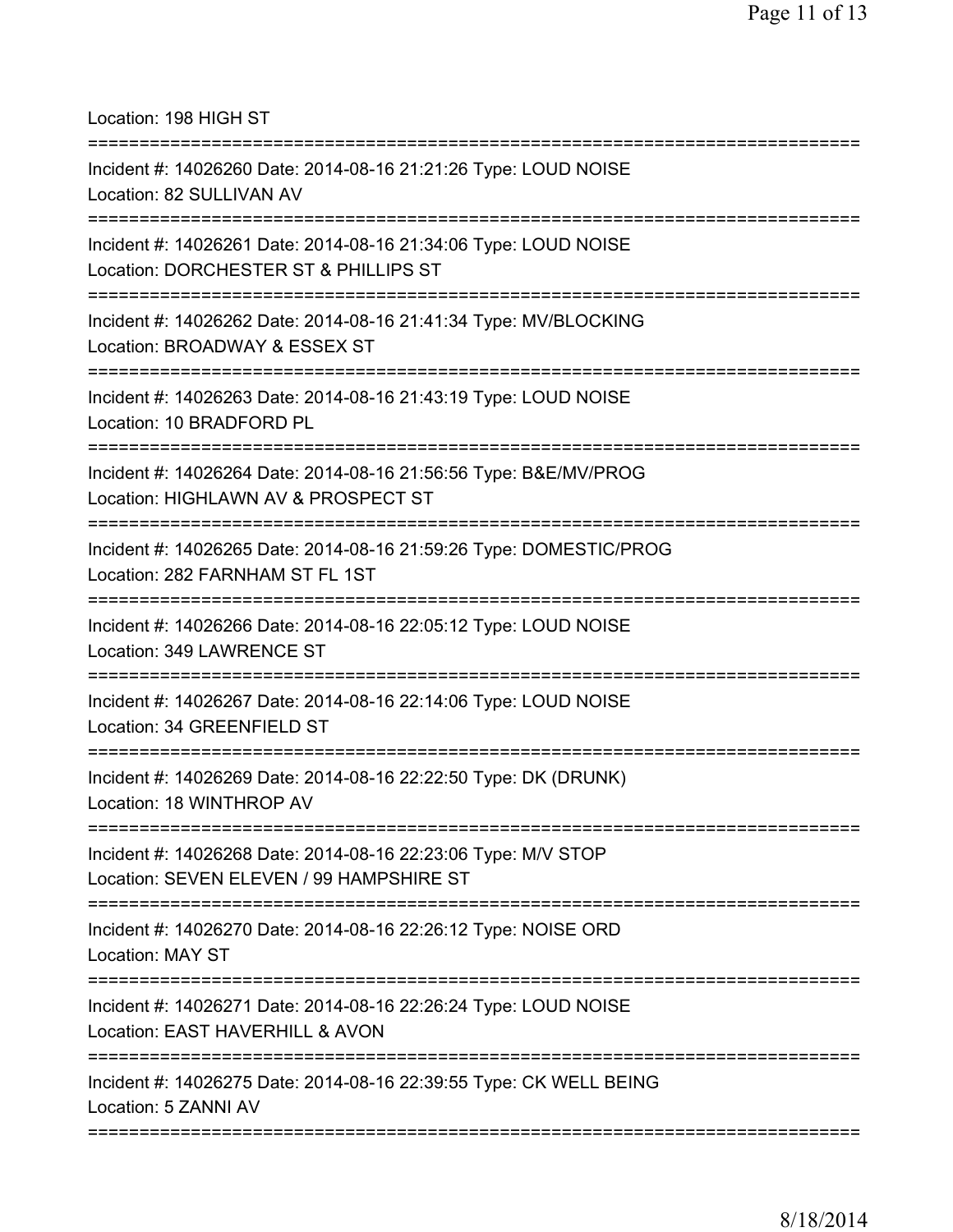| Incident #: 14026272 Date: 2014-08-16 22:40:00 Type: LOUD NOISE<br>Location: 42 STORROW ST                            |
|-----------------------------------------------------------------------------------------------------------------------|
| Incident #: 14026273 Date: 2014-08-16 22:40:15 Type: LOUD NOISE<br>Location: 46 CHELMSFORD ST                         |
| Incident #: 14026274 Date: 2014-08-16 22:41:01 Type: LOUD NOISE<br>Location: 48 BELLEVUE ST                           |
| Incident #: 14026276 Date: 2014-08-16 22:48:19 Type: FIRE<br>Location: 9 MELROSE TR                                   |
| Incident #: 14026277 Date: 2014-08-16 22:54:51 Type: LOUD NOISE<br>Location: 210 MARKET ST                            |
| Incident #: 14026278 Date: 2014-08-16 23:18:13 Type: ASSIST FIRE<br>Location: 9 MELROSE TER                           |
| Incident #: 14026279 Date: 2014-08-16 23:20:30 Type: ALARMS<br>Location: 22 MILVILLE AV                               |
| Incident #: 14026280 Date: 2014-08-16 23:23:41 Type: ALARM/HOLD<br>Location: SANTO DOMINGO LIQUORS / 419 HAMPSHIRE ST |
| Incident #: 14026281 Date: 2014-08-16 23:24:50 Type: SHOTS FIRED<br><b>Location: JUNIPER ST</b>                       |
| Incident #: 14026282 Date: 2014-08-16 23:28:43 Type: LOUD NOISE<br>Location: 1036 ESSEX ST                            |
| Incident #: 14026283 Date: 2014-08-16 23:34:25 Type: NOISE ORD<br>Location: 11 JACKSON TER                            |
| Incident #: 14026284 Date: 2014-08-16 23:39:24 Type: LOUD NOISE<br>Location: 48 KINGSTON ST                           |
| Incident #: 14026285 Date: 2014-08-16 23:45:25 Type: FIGHT<br>Location: 66 FERRY ST                                   |
| Incident #: 14026286 Date: 2014-08-16 23:49:30 Type: MISSING PERS<br>Location: 1 GENERAL ST                           |
|                                                                                                                       |